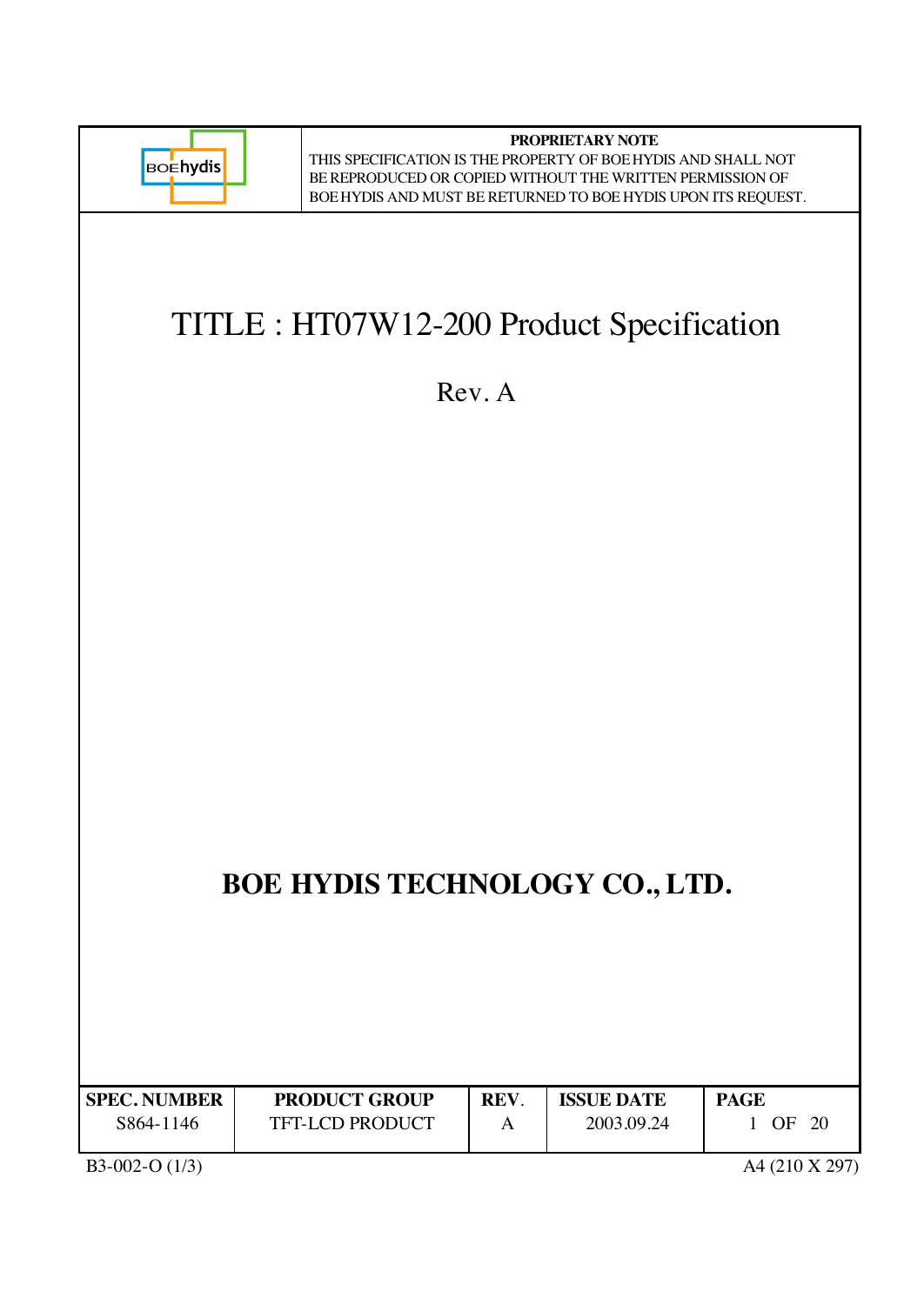|                                  |                     |                        | <b>PRODUCT GROUP</b>                                                                                                                                  | REV.                 | <b>ISSUE DATE</b>          |
|----------------------------------|---------------------|------------------------|-------------------------------------------------------------------------------------------------------------------------------------------------------|----------------------|----------------------------|
|                                  | <b>BOEhydis</b>     |                        | TFT-LCD PRODUCT                                                                                                                                       | $\mathbf{A}$         | 2003.09.24                 |
|                                  |                     |                        | <b>REVISION HISTORY</b>                                                                                                                               |                      |                            |
| REV.                             | ECN NO.             |                        | DESCRIPTION OF CHANGES                                                                                                                                | <b>DATE</b>          | <b>PREPARED</b>            |
| $\boldsymbol{0}$<br>$\mathbf{A}$ | E309-F008           | <b>Initial Release</b> | Change Logic Current & Power (for ASIC Modify)<br>1) I <sub>DD:</sub> 33(mA) $\rightarrow$ 80(mA)<br>2) P <sub>LCD:</sub> $0.5(W) \rightarrow 0.7(W)$ | 03.06.25<br>03.09.24 | <b>D.J.LEE</b><br>K.S.Shin |
|                                  | <b>SPEC. NUMBER</b> |                        | <b>SPEC. TITLE</b>                                                                                                                                    |                      | <b>PAGE</b>                |
|                                  | S864-1146           |                        | HT07W12-200 Product Specification                                                                                                                     |                      | OF<br>20<br>$\overline{2}$ |
|                                  | B3-002-O (2/3)      |                        |                                                                                                                                                       |                      | A4 (210 X 297)             |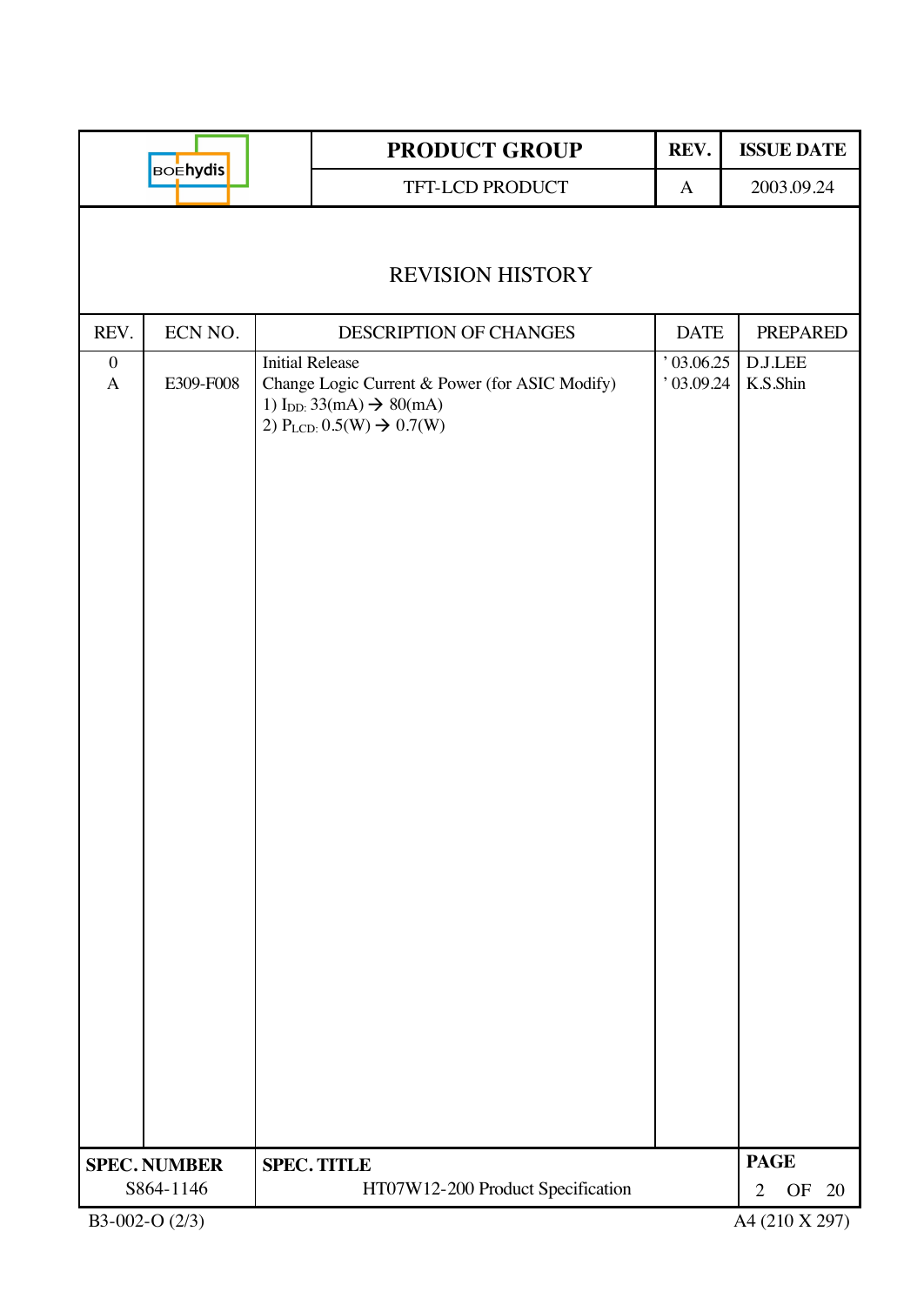| <b>BOEhydis</b> |  |
|-----------------|--|
|                 |  |

## **PRODUCT GROUP** REV. ISSUE DATE TFT-LCD PRODUCT A 2003.09.24

## **Contents**

| No.  | Items                               | Page |
|------|-------------------------------------|------|
| 1.0  | <b>General Description</b>          | 4    |
| 2.0  | <b>Absolute Maximum Ratings</b>     | 6    |
| 3.0  | <b>Electrical Specifications</b>    | 7    |
| 4.0  | <b>Optical Specifications</b>       | 8    |
| 5.0  | <b>Interface Connection</b>         | 10   |
| 6.0  | <b>Signal Timing Specifications</b> | 12   |
| 7.0  | Signal Timing Waveform              | 14   |
| 8.0  | Power Sequence                      | 16   |
| 9.0  | <b>Reliability Test</b>             | 17   |
| 10.0 | Handling & Cautions                 | 17   |
| 11.0 | Appendix                            | 18   |

| <b>SPEC. NUMBER</b> | <b>SPEC. TITLE</b>                |  | PAGE |  |  |
|---------------------|-----------------------------------|--|------|--|--|
| S864-1146           | HT07W12-200 Product Specification |  | OF   |  |  |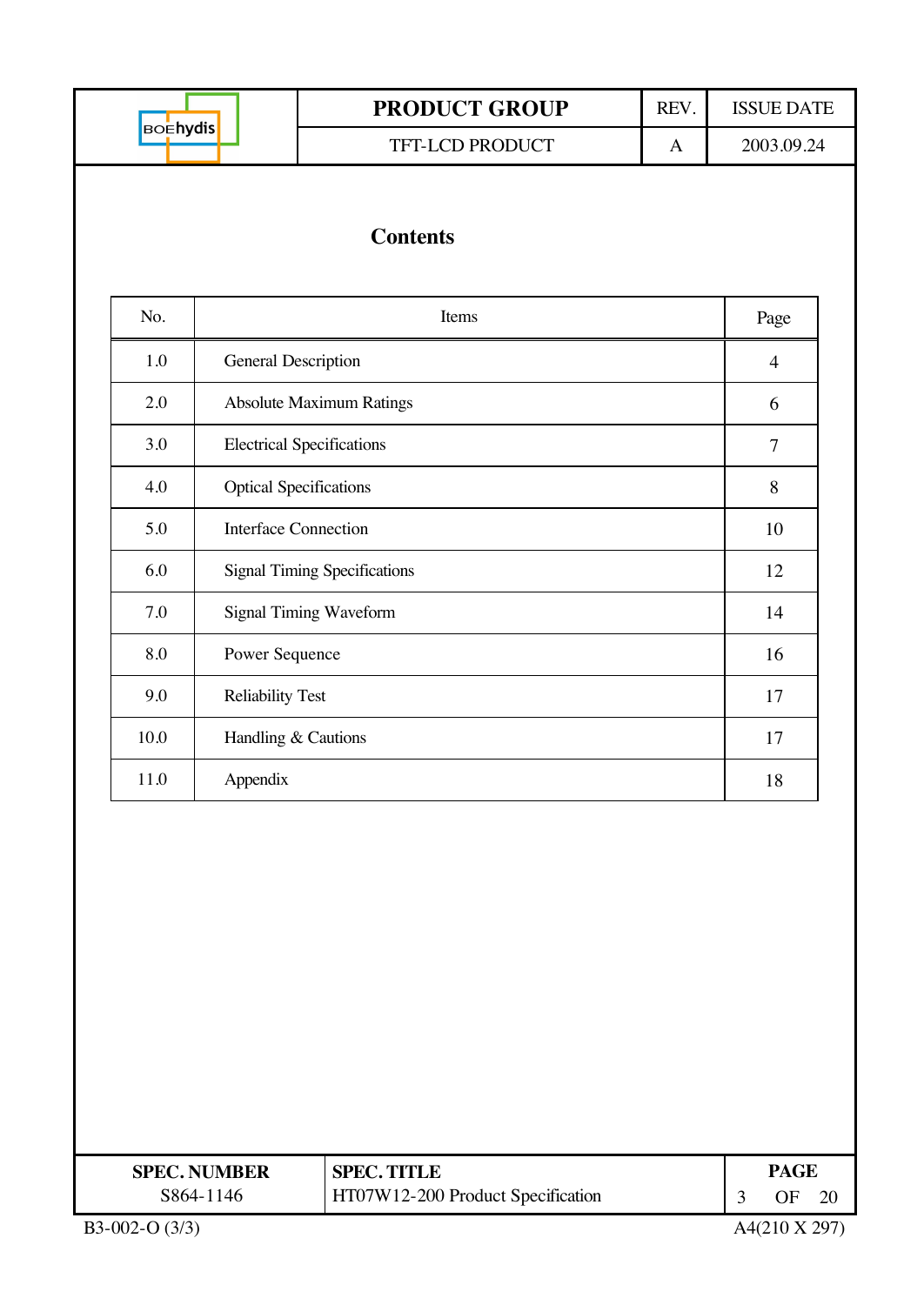|                 | <b>PRODUCT GROUP</b>   | REV | ISSUE DATE |
|-----------------|------------------------|-----|------------|
| <b>BOENVdis</b> | <b>TFT-LCD PRODUCT</b> |     | 2003.09.24 |

#### **1.0 GENERAL DESCRIPTION**

1.1 Introduction

HT07W12-200 is a color active matrix TFT-LCD unit using amorphous silicon TFT's (Thin Film Transistors) as active switching devices. This unit has a 7 inch (18cm) diagonally (Aspect ratio 16:9) measured active area with resolutions (480 horizontal by 234 vertical pixel array). Each pixel is divided into RED, GREEN, BLUE dots, which are arranged in vertical stripe and this unit can display full colors.

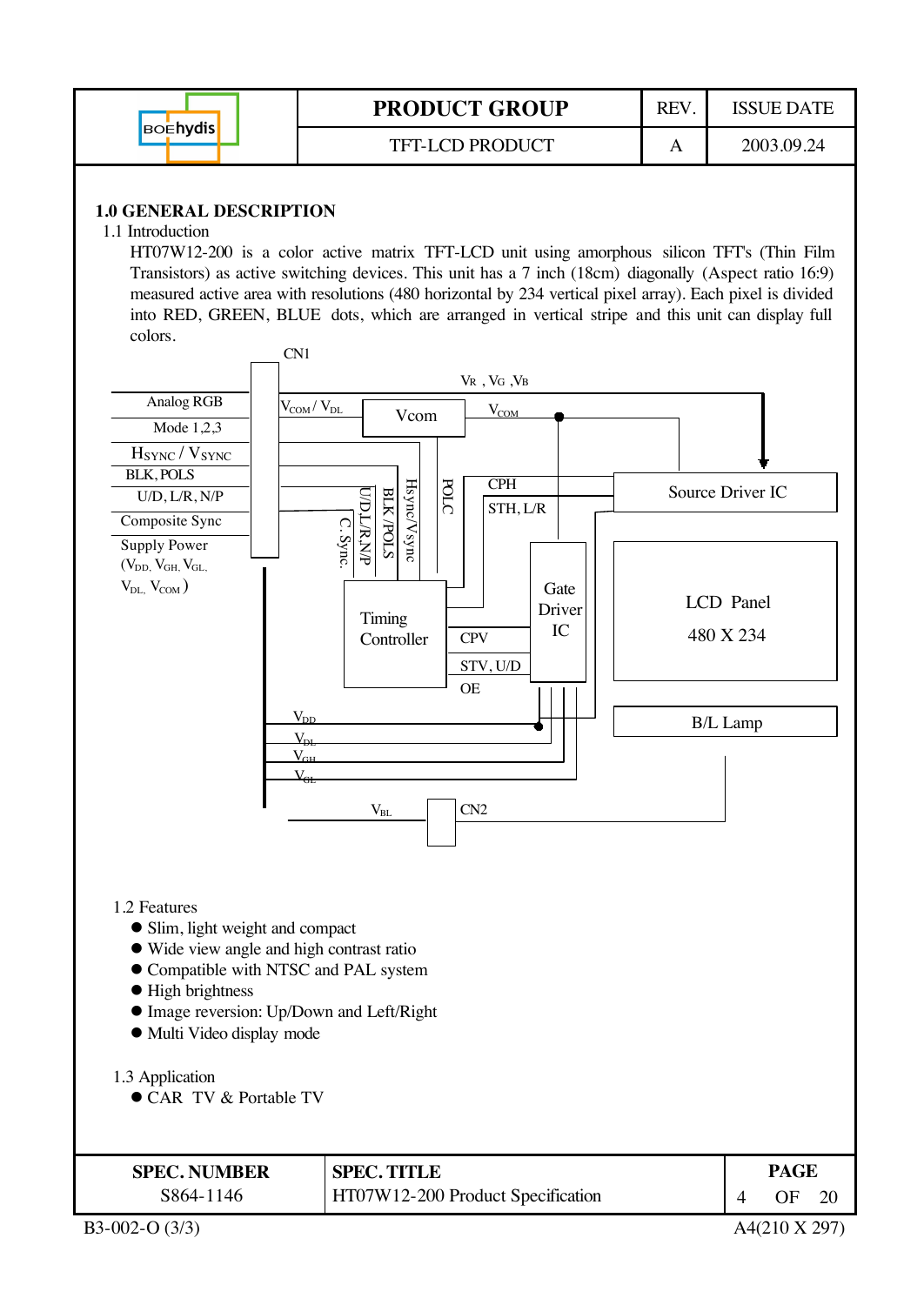|                 | <b>PRODUCT GROUP</b> | <b>REV</b> | ISSUE DATE |
|-----------------|----------------------|------------|------------|
| <b>BOENYdis</b> | TFT-LCD PRODUCT      | A          | 2003.09.24 |

#### 1.4 General Specifications

The followings are general specifications at the model HT07W12-200.

| Parameter                     | Specification                                       | Unit              | Remarks          |
|-------------------------------|-----------------------------------------------------|-------------------|------------------|
| Display Mode                  | Normally white                                      |                   |                  |
| Supply Voltage                | $V_{COM}(9V), V_{DD}(5V), V_{GH}(18V),$             | Volts             | S/B Input        |
|                               | $V_{GL}(-15V)$ , $V_{DL}(-10V)$                     |                   |                  |
| Drive System                  | <b>H-Line Inversion</b>                             |                   |                  |
| Number of pixels              | 480(H)*234(V)                                       | Pixels            |                  |
| Pixel Pitch                   | $0.321(H)*0.372(V)$                                 | mm                |                  |
| Pixel Arrangement             | <b>RGB</b> Vertical stripe                          |                   |                  |
| <b>Display Colors</b>         | Full                                                | Colors            |                  |
|                               | 154.080*87.048                                      | mm                |                  |
| <b>Effective Viewing Area</b> | 7.0 (Diagonal)                                      | Inch              |                  |
| Sync Signal                   | Hor./Ver. Sync Output for RGB                       |                   | <b>TTL Level</b> |
| <b>Brightness</b>             | 450 Typ.                                            | Cd/m <sup>2</sup> | Note 1           |
| <b>Outline Dimension</b>      | 167.0*102.0 (typ)                                   | Mm                |                  |
| Thickness                     | $12.5$ max                                          | mm                |                  |
| Back-light                    | 1CCFL(Note 2), Side-light type,' $\sqsubset$ ' type |                   |                  |
| Weight                        | 210max.                                             | g                 |                  |
| <b>Surface Treatment</b>      | Anti-Glare and Hard Coating                         |                   |                  |

-Table 1. General Specifications

Note: 1. Non-Operating Condition

Note: 2. CCFL (Cold Cathode Fluorescent Lamp)

| <b>SPEC. NUMBER</b> | <b>SPEC. TITLE</b>                |  |    | PAGE |  |
|---------------------|-----------------------------------|--|----|------|--|
| S864-1146           | HT07W12-200 Product Specification |  | ΩE |      |  |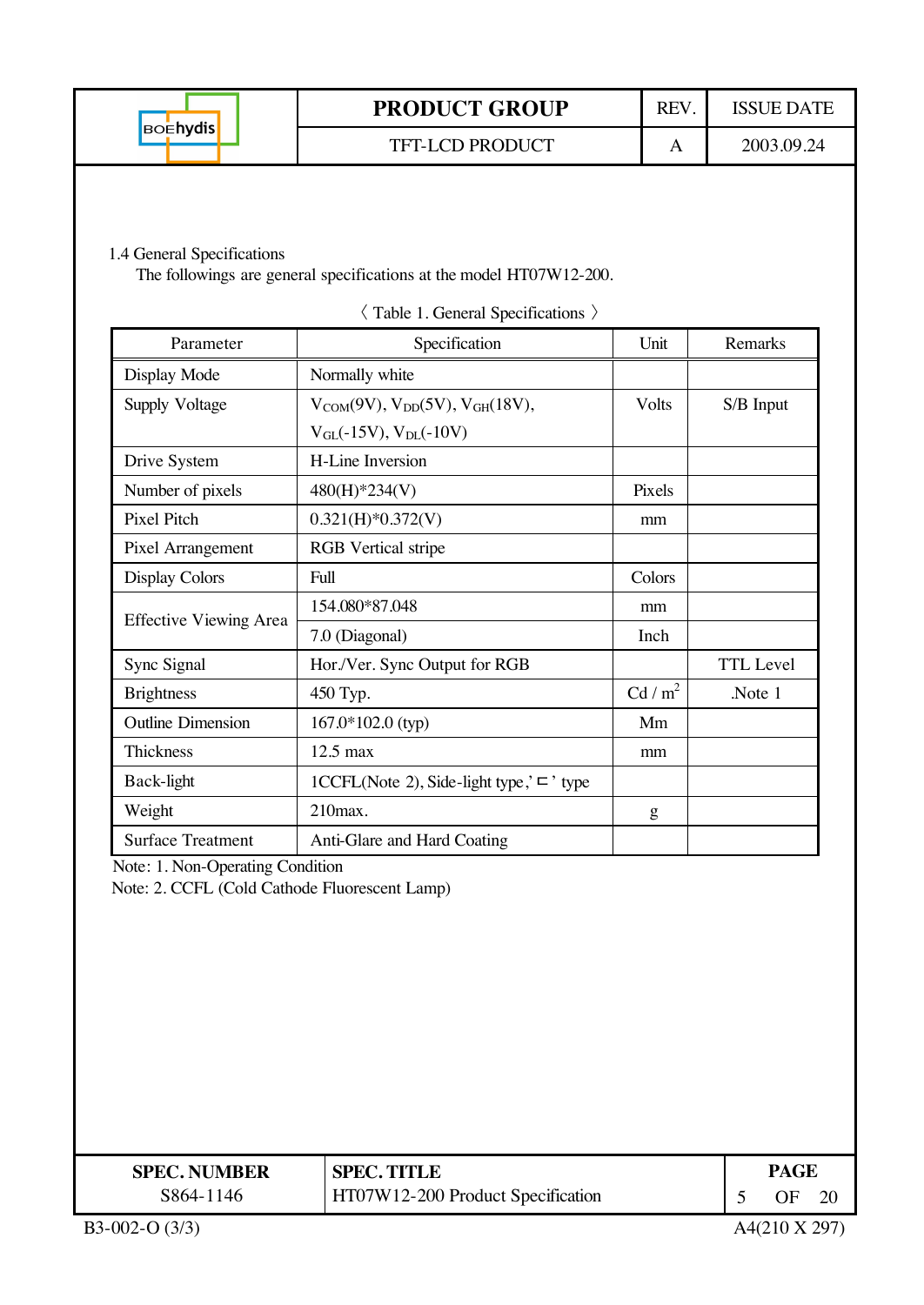|                 | <b>PRODUCT GROUP</b>   | <b>REV</b> | <b>ISSUE DATE</b> |
|-----------------|------------------------|------------|-------------------|
| <b>BOENYdis</b> | <b>TFT-LCD PRODUCT</b> | A          | 2003.09.24        |
|                 |                        |            |                   |

#### **2.0 ABSOLUTE MAXIMUM RATINGS**

The followings are maximum values which, if exceed, may cause faulty operation or damage to the unit.

#### 2.1 Environmental

| Parameter                  | Symbol    | Min.  | Max. | Unit | Remarks                          |
|----------------------------|-----------|-------|------|------|----------------------------------|
| Operation                  | $T_{OP}$  | $-20$ | 70   | ℃    | If humidity is larger than 45RH, |
| Temperature                | <b>RH</b> |       | 45   | $\%$ | temperature should be kept lower |
| (Humidity)                 | $T_{OP}$  |       | 45   | Ĉ    | than $45^{\circ}$ .              |
|                            | <b>RH</b> |       | 90   | $\%$ |                                  |
| <b>Storage Temperature</b> | $T_{ST}$  | $-30$ | 85   | ື    |                                  |
| (Humidity)                 | <b>RH</b> |       | 45   | $\%$ |                                  |

-Table 2. Environmental Maximum Specifications

#### 2.2 Source Board Input

-Table 3. Source Board Input Maximum Specifications

| Parameter                   | Symbol        | Min.    | Max.          | Unit    | Remarks                 |
|-----------------------------|---------------|---------|---------------|---------|-------------------------|
| <b>VCOM Driving Voltage</b> | $V_{COM}$     | $-10.0$ | 9.0           | V       |                         |
| Logic Voltage               | $\rm V_{DD}$  | $-0.3$  | 6.0           | V       | Ta= $25^{\circ}$ C      |
| Source Driver Voltage       | $\rm V_{EE}$  | $-0.3$  | 7.0           | $\bf V$ | $V_{\text{CC1}} = +12V$ |
| Logic Signal Voltage        | $\rm V_{IN}$  | $-0.3$  | $V_{DD}$ +0.3 | $\bf V$ | $V_{CC2} = +12V$        |
| Analog Input Voltage        | $\rm V_{ANA}$ | $-0.3$  | $V_{EE}$ +0.3 | V       | $Z=75\Omega$            |
| Gate High Voltage           | $\rm V_{GH}$  | 0.3     | 40.0          | V       | Ta= $25^{\circ}$ C      |
| Gate Low Voltage            | $\rm V_{GL}$  | $-20.0$ | $+0.3$        | V       | $V_{\rm CC} = +12V$     |

Note: Source board input is supplied by Video board, so, customer doesn't need to adjust these values. This table is reference if customer uses their own video board design.

| <b>SPEC. NUMBER</b> | <b>SPEC. TITLE</b>                | PAGE |    |
|---------------------|-----------------------------------|------|----|
| S864-1146           | HT07W12-200 Product Specification | ЭF   | 20 |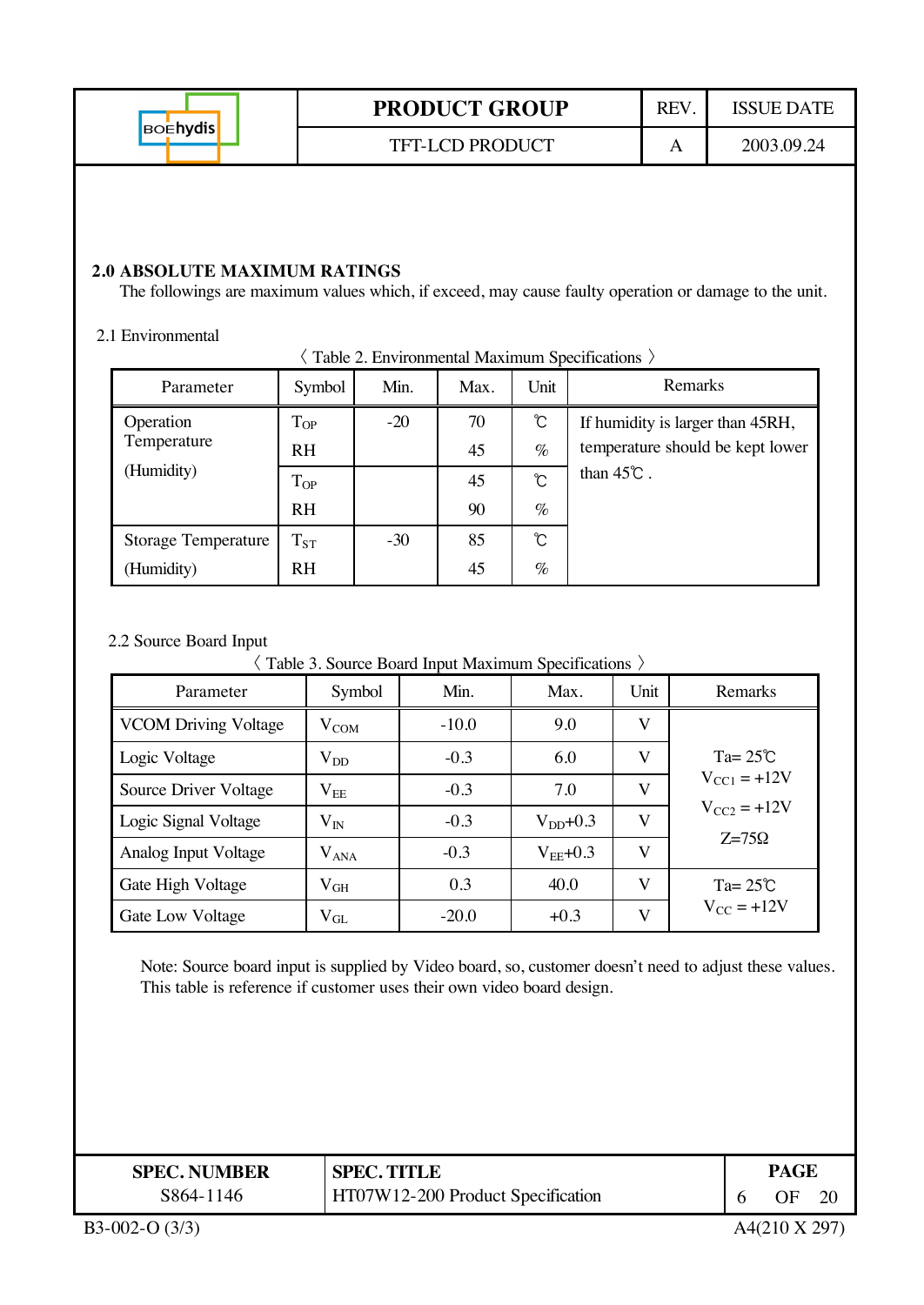| <b>BOENydis</b> |  |
|-----------------|--|
|                 |  |

#### TFT-LCD PRODUCT A 2003.09.24

#### **3.0 ELECTRICAL SPECIFICATIONS**

3.1 Driving Condition for TFT-LCD Panel

|                                          |                          |                          |                          |        |                         | $[Ta = 25 \pm 2\degree C]$ |
|------------------------------------------|--------------------------|--------------------------|--------------------------|--------|-------------------------|----------------------------|
| Parameter                                | Symbol                   | Min.                     | Typ.                     | Max.   | Unit                    | Remarks                    |
| Supply Voltage for Logic                 | $V_{DD}$                 |                          | 5.0                      |        | $\mathbf{V}$            |                            |
| Supply Current for Logic                 | $I_{DD}$                 |                          | 80.0                     |        | mA                      |                            |
| Supply Voltage for COM                   | $V_{COM}$                |                          | 9.0                      |        | $\mathbf{V}$            |                            |
| Supply Current for COM                   | $I_{COM}$                |                          | 8.5                      |        | mA                      |                            |
|                                          | $V_{GH}$                 |                          | $+18$                    |        | $\mathbf{V}$            | Gate High                  |
| Supply Voltage for<br><b>Gate Driver</b> | $V_{GL}$                 |                          | $-15$                    |        | $\mathbf{V}$            | Gate Low                   |
|                                          | $\rm V_{DL}$             |                          | $-10$                    |        | $\mathbf{V}$            | Gate Ref.                  |
|                                          | I <sub>GH</sub>          |                          | 0.1                      |        | mA                      | Gate High                  |
| Supply Current for<br><b>Gate Driver</b> | $\mathbf{I}_{\rm GL}$    |                          | 2.8                      |        | mA                      | Gate Low                   |
|                                          | $\mathbf{I}_{\text{DL}}$ |                          | 8.5                      |        | mA                      | Gate Ref.                  |
| <b>LCD Panel Power Consumption</b>       | $P_{LCD}$                |                          | 0.7                      |        | W                       |                            |
| Analog R, G, B                           | R, G, B                  |                          | 5.0                      |        | Vpp                     |                            |
| Horizontal Sync                          | $H_{SYNC}$               |                          | 5.0                      |        | Vpp                     |                            |
| Vertical Sync                            | <b>V</b> <sub>SYNC</sub> |                          | 5.0                      |        | Vpp                     |                            |
| Composite Sync                           | $C_{SYNC}$               |                          | 5.0                      |        | Vpp                     |                            |
|                                          | $L/R$ , $U/D$ , $N/P$ ,  | $+4.7$                   | 5.0                      |        | V                       | Level "H                   |
| Input s/w signal                         | SSW, VSW,<br>MODE1~3     | $\overline{\phantom{a}}$ | $\overline{\phantom{a}}$ | $+0.2$ | $\overline{\mathbf{V}}$ | Level "L                   |
| Vertical sync frequency                  | $F_V$                    | 58.0                     | 59.94                    | 62.00  | Hz                      | @ NTSC                     |
| Horizontal sync frequency                | $F_{H}$                  | 15.2                     | 15.73                    | 16.20  | <b>KHz</b>              |                            |

| <b>SPEC. NUMBER</b> | <b>SPEC. TITLE</b>                | PAGE |    |
|---------------------|-----------------------------------|------|----|
| S864-1146           | HT07W12-200 Product Specification | JЕ   | 20 |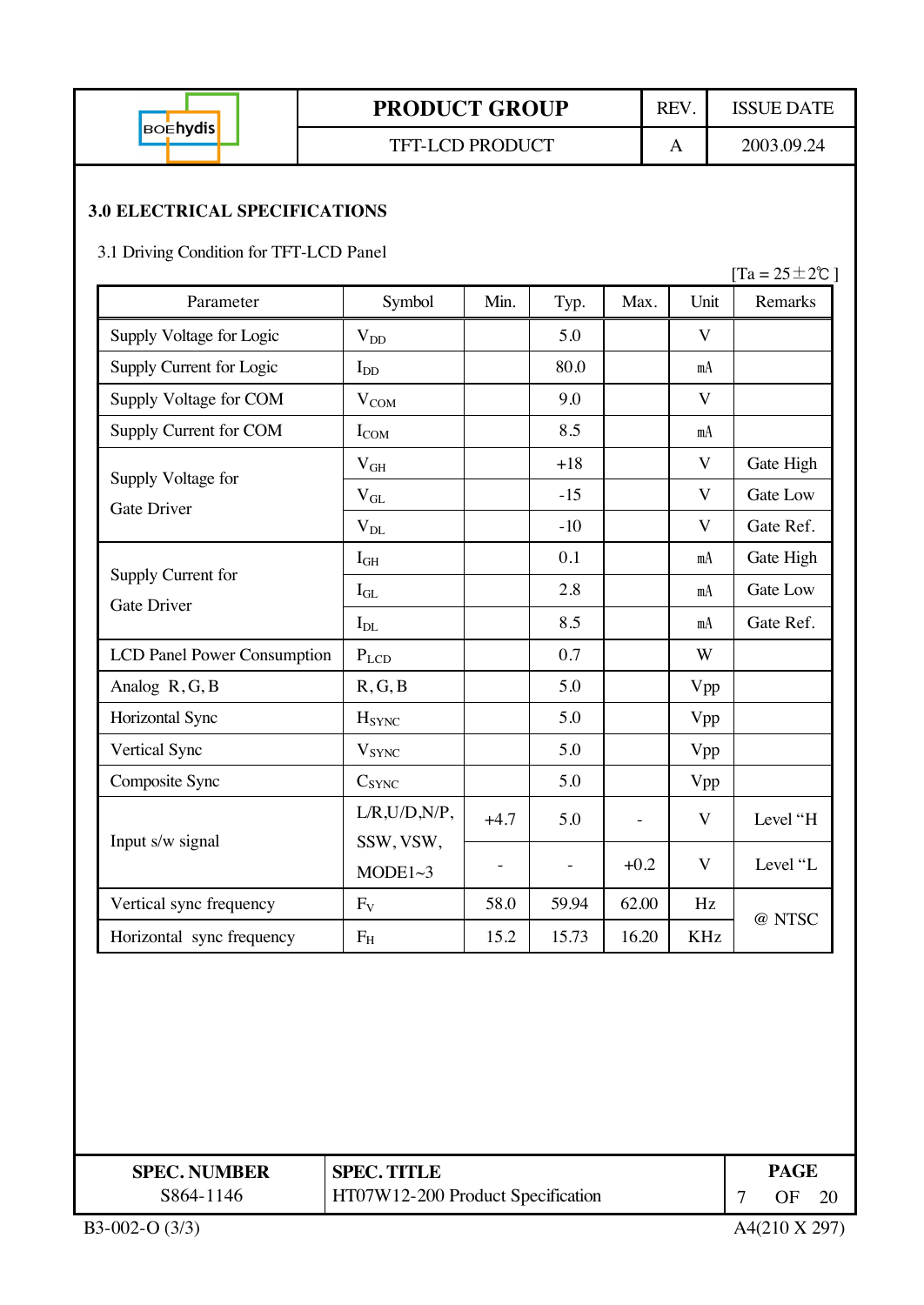|                               |          | <b>PRODUCT GROUP</b>   | REV.   | <b>ISSUE DATE</b> |             |                |
|-------------------------------|----------|------------------------|--------|-------------------|-------------|----------------|
| <b>BOEhydis</b>               |          | <b>TFT-LCD PRODUCT</b> |        |                   | A           | 2003.09.24     |
|                               |          |                        |        |                   |             |                |
| 3.2 Driving Condition for BLU |          |                        |        |                   |             |                |
| Parameter                     | Symbol   | Min.                   | Typ.   | Max.              | Unit        | Remarks        |
| <b>Backlight Lamp Voltage</b> | $V_{BL}$ |                        | 970    |                   | <b>Vrms</b> |                |
| <b>Backlight Lamp Current</b> | $I_{BL}$ |                        | 4.0    | 4.3               | $mA$ rms    |                |
| Lamp Operating Frequency      | $F_{L}$  | 30                     |        | 80                | KHz         |                |
|                               |          |                        |        | 1700              | <b>Vrms</b> | $0^{\circ}$    |
| Lamp Start Voltage            |          |                        |        | 1360              | <b>Vrms</b> | $25^{\circ}$ C |
| Lamp Life                     |          | 20,000                 | 30,000 |                   | Hours       | $IBL=4.0$ mA   |
| <b>BLU Power Consumption</b>  | $V_{BL}$ |                        | 4.0    |                   | W           |                |

#### **4.0 OPTICAL SPECIFICATIONS**

#### 4.1 Overview

The test of Optical specifications shall be measured in a dark room (ambient luminance  $\leq 1$  lux and temperature  $= 25 \pm 2^{\circ}$ ) with the equipment of Luminance meter system (Goniometer system and TOPCON BM-5) and test unit shall be located at an approximate distance 50cm from the LCD surface at a viewing angle of  $\theta$  and  $\phi$  equal to  $0^\circ$ . We refer to  $\theta_{\phi=0}$  (= $\theta_3$ ) as the 3 o' clock direction (the "right"),  $\theta_{\phi=90}$  (= $\theta_{12}$ ) as the 12 o' clock direction ("upward"),  $\theta_{\phi=180}$  (= $\theta_{9}$ ) as the 9 o' clock direction ("left") and  $θ_{φ=270} (=θ_6)$  as the 6 o' clock direction ("bottom"). While scanning θ and/or φ, the center of the measuring spot on the display surface shall stay fixed. The measurement shall be executed 30 minutes after lighting at rating with the back-light CCFL being run at a 4.0 mA current after 30 minutes warm-up period. Vdd shall be  $5.00\pm0.2V$  at  $25^{\circ}$ . Optimum viewing angle direction is 6 o' clock. The test setup, geometry, and measurement location are shown in FIGURE 1. and FIGURE 2. (shown in Appendix)

| <b>SPEC. NUMBER</b> | <b>SPEC. TITLE</b>                |  | PAGE |    |
|---------------------|-----------------------------------|--|------|----|
| S864-1146           | HT07W12-200 Product Specification |  | ОF   | 2( |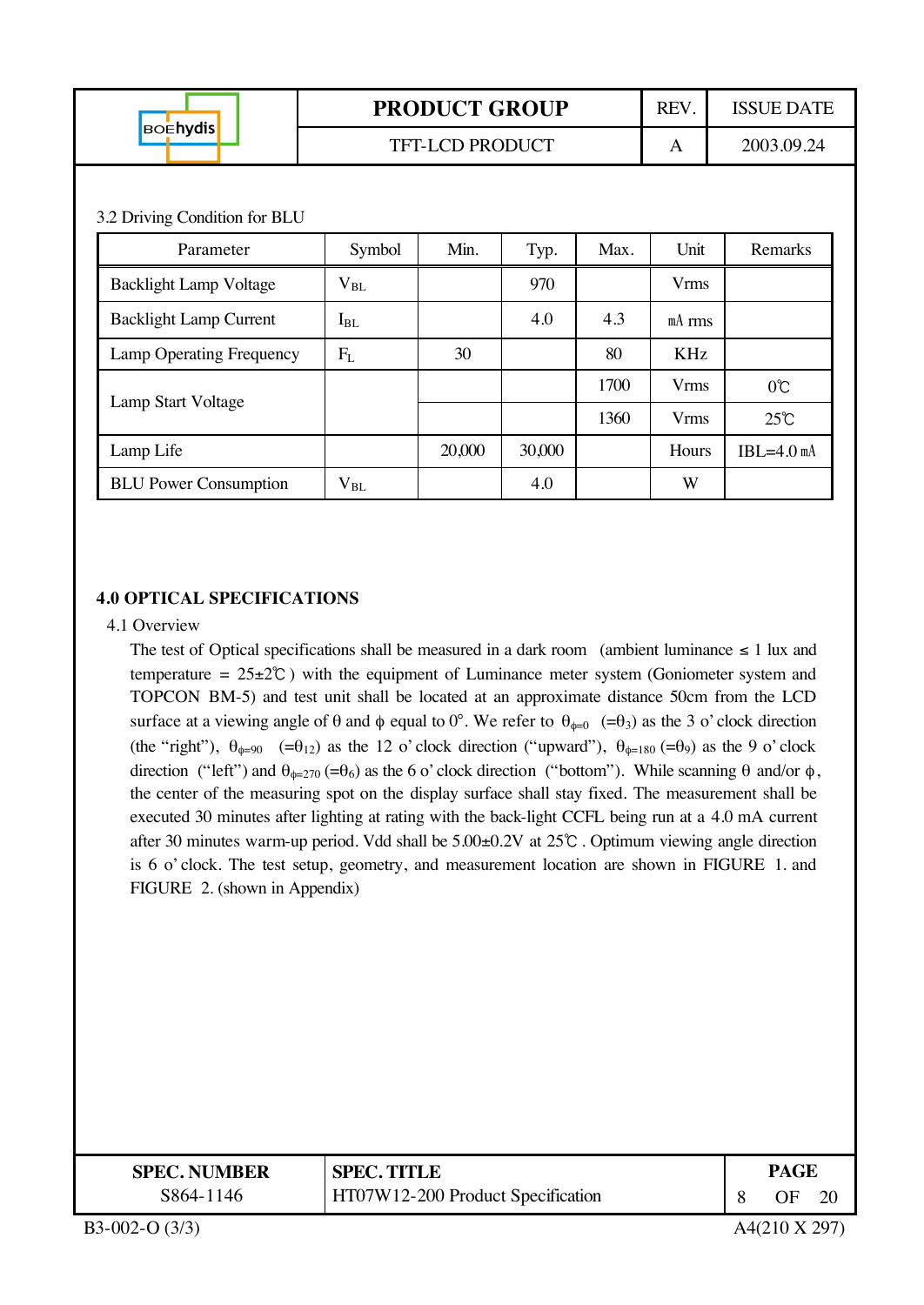

TFT-LCD PRODUCT A A 2003.09.24

**<** Table 4. Optical Specifications >

4.2 Optical Specifications

| [Be measured at Composite NTSC/PAL, Ta = $25 \pm 2$ °C ] |                          |               |                                      |     |       |     |                   |        |  |
|----------------------------------------------------------|--------------------------|---------------|--------------------------------------|-----|-------|-----|-------------------|--------|--|
|                                                          | Parameter                | Symbol        | Condition                            | Min | Typ   | Max | Unit              | Remark |  |
|                                                          | Horizontal               | $\theta_3$    |                                      |     | 60    |     | Deg               |        |  |
| Viewing                                                  |                          | $\theta$ 9    | CR > 10<br>$IL = 4.0mA$              |     | 60    |     | Deg               | Note 1 |  |
| Angle                                                    | Vertical                 | $\Theta_{12}$ | Operation                            |     | 40    |     | Deg               |        |  |
|                                                          |                          | $\theta_{6}$  |                                      |     | 50    |     | Deg               |        |  |
|                                                          | Luminance of white       |               | $\theta = 0^{\circ}$                 |     | 450   |     | cd/m <sup>2</sup> | Note 2 |  |
| White Chromaticity                                       |                          | Wx            | $IL = 4.0mA$                         |     | 0.295 |     |                   | Note 3 |  |
|                                                          |                          | Wy            | NonOperation                         |     | 0.315 |     |                   |        |  |
|                                                          | Luminance contrast ratio | <b>CR</b>     |                                      | 150 | 250   |     |                   | Note 4 |  |
| White luminance<br>uniformity                            |                          | $\Delta$ Y    | $\Theta = 0^{\circ}$<br>$IL = 4.0mA$ |     |       | 1.2 |                   | Note 5 |  |
| Response time                                            |                          | <b>Tr</b>     | Operation                            |     | 10    | 20  | ms                | Note 6 |  |
|                                                          |                          | Td            |                                      |     | 25    | 50  |                   |        |  |

Note

1. Viewing angle is the angle at which the contrast ratio is greater than 5. The viewing angles are determined for the horizontal or 3, 6 o' clock direction and the vertical or 6, 12 o' clock direction with respect to the optical axis which is normal to the LCD surface (see FIGURE 1 shown in Appendix)

2. Average luminance of white is defined as arithmetic mean of one point across the LCD surface. Luminance shall be measured with all pixels in the view field set first to white. This measurement shall be taken at the locations shown in FIGURE 2 for a total of the measurements per display.

3. The color chromaticity coordinates specified in Table 4. shall be calculated from the spectral data measured with all pixels first in red, green, blue, and white measurements shall be made at the center of the panel.

4. Contrast measurements shall be made at viewing angle of  $\theta = 0^{\circ}$  and at the center of the LCD surface. See FIGURE 1 (located in Appendix). Luminance shall be measured with all pixels in the view field set first to white, then to the dark (black) state. Luminance Contrast Ratio (CR) is defined mathematically as :  $CR =$  Luminance when displaying a white raster / Luminance when displaying a black raster.

5. The white luminance uniformity on LCD surface is then expressed as :  $\Delta Y =$  Maximum luminance of five points / Minimum luminance of five points.

6. The electro-optical response time measurements shall be made as shown in FIGURE 3 (shown in Appendix) by switching the "data" input signal ON and OFF. The times needed for the luminance to change from 10% to 90% is Td and 90% to 10% is Tr.

| <b>SPEC. NUMBER</b> | <b>SPEC. TITLE</b>                | <b>PAGE</b> |    |    |  |
|---------------------|-----------------------------------|-------------|----|----|--|
| S864-1146           | HT07W12-200 Product Specification |             | ОF | 20 |  |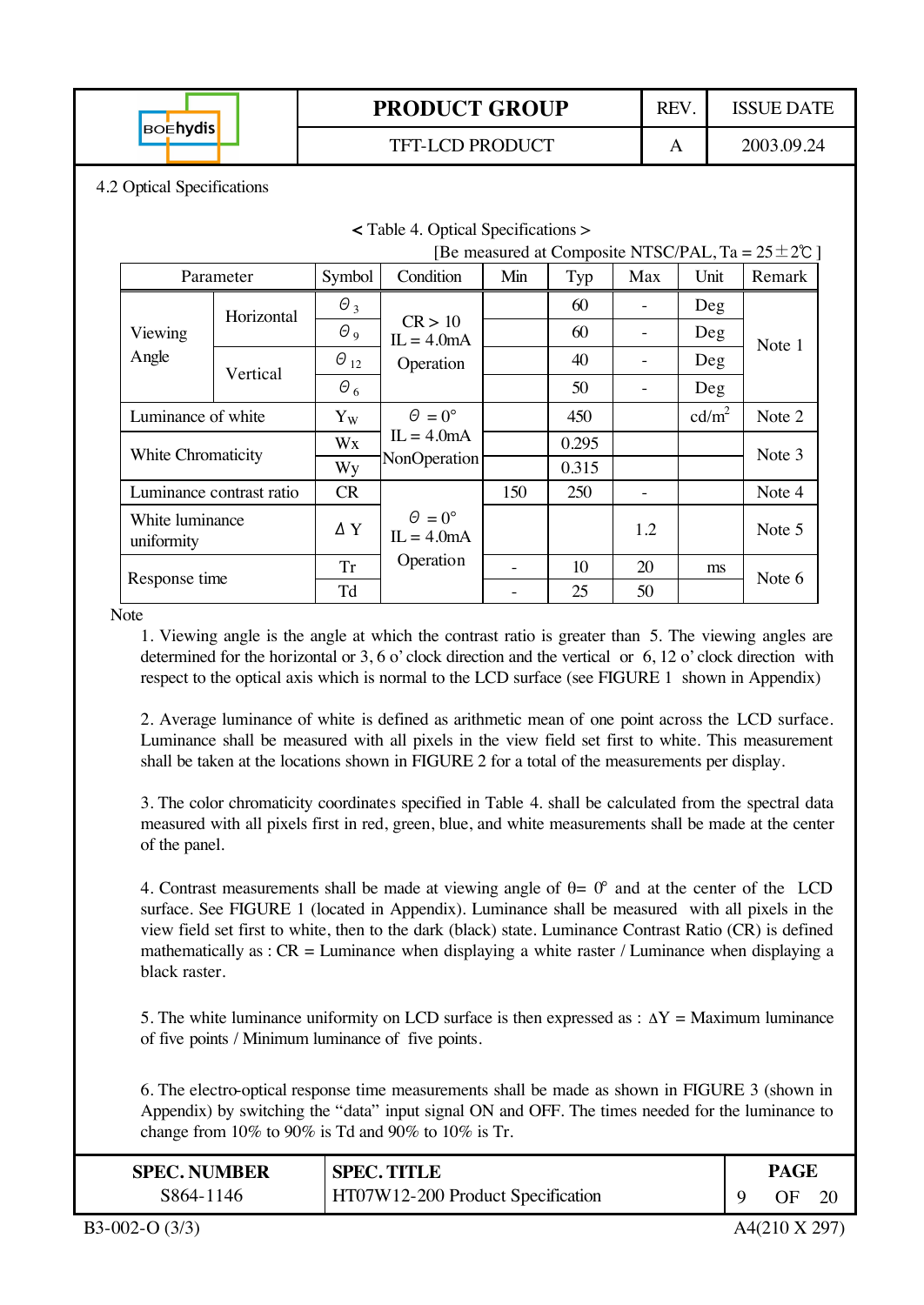| <b>BOEhydis</b> |                                 | <b>PRODUCT GROUP</b>                                                                 | REV.                      |  | <b>ISSUE DATE</b>        |                  |  |  |
|-----------------|---------------------------------|--------------------------------------------------------------------------------------|---------------------------|--|--------------------------|------------------|--|--|
|                 |                                 | <b>TFT-LCD PRODUCT</b>                                                               | A                         |  | 2003.09.24               |                  |  |  |
|                 | <b>5.0 INTERFACE CONNECTION</b> |                                                                                      |                           |  |                          |                  |  |  |
|                 |                                 | 5.1 Source I/O interface: CN1: Interface Connector: GF053-30S-LSS (LG) or equivalent |                           |  |                          |                  |  |  |
| Pin             |                                 |                                                                                      |                           |  |                          |                  |  |  |
| No.             | Symbol                          | Description                                                                          | <b>SPEC</b>               |  | I/O                      | Remark           |  |  |
| $\mathbf{1}$    | NC                              | No Connection                                                                        |                           |  |                          |                  |  |  |
| $\mathfrak{2}$  | Analog Red                      | Analog Red Video Input                                                               | 5Vpp                      |  | I                        |                  |  |  |
| 3               | Analog Green                    | Analog Green Video Input                                                             | 5Vpp                      |  | $\mathbf I$              |                  |  |  |
| 4               | Analog Blue                     | Analog Blue Video Input                                                              | 5Vpp                      |  | I                        |                  |  |  |
| 5               | <b>GND</b>                      | Ground                                                                               | 0 <sub>V</sub>            |  | $\overline{a}$           |                  |  |  |
| 6               | NC                              | No Connection                                                                        |                           |  |                          |                  |  |  |
| 7               | NC                              | No Connection                                                                        |                           |  |                          |                  |  |  |
| 8               | $V_{COM}$                       | Common Electrode Voltage                                                             | DC <sub>9V</sub>          |  | I                        |                  |  |  |
| 9               | NC                              | No Connection                                                                        |                           |  |                          |                  |  |  |
| 10              | Mode1                           | Display Mode Selection 1                                                             | High(5V) / Low(0V)        |  | I                        | <b>TTL</b> Level |  |  |
| 11              | Mode2                           | Display Mode Selection 2                                                             | High(5V) / Low(0V)        |  | I                        | <b>TTL</b> Level |  |  |
| 12              | Mode3                           | Display Mode Selection 3                                                             | High(5V) / Low(0V)        |  | I                        | TTL Level        |  |  |
| 13              | <b>GND</b>                      | Ground                                                                               | 0 <sub>V</sub>            |  | $\overline{a}$           |                  |  |  |
| 14              | <b>BLK</b>                      | Zoom in Control Signal                                                               | High(5V) / Low(0V)        |  | $\mathcal{O}$            |                  |  |  |
| 15              | $H_{SYNC}$                      | Horizontal Sync Output                                                               | 5Vpp                      |  | $\overline{O}$           | TTL Level        |  |  |
| 16              | $V_{SYNC}$                      | Vertical Sync Output                                                                 | 5Vpp                      |  | $\mathcal{O}$            | TTL Level        |  |  |
| 17              | NC                              | No Connection                                                                        |                           |  | $\overline{a}$           |                  |  |  |
| 18              | POL S                           | Data Polarity Alteration Signal                                                      | High(5V) / Low(0V)        |  | $\mathcal{O}$            | <b>TTL</b> Level |  |  |
| 19              | POL C                           | V <sub>COM</sub> Polarity Alteration Signal                                          | High(5V) / Low(0V)        |  | $\overline{O}$           | TTL Level        |  |  |
| 20              | NC                              | No Connection                                                                        |                           |  | $\equiv$                 |                  |  |  |
| 21              | U/D                             | Scan(Up/Down) Selection                                                              | 0V: Normal / 5V: Opposite |  | I                        | TTL Level        |  |  |
| 22              | L/R                             | Scan(Left/Right) Selection                                                           | 0V: Normal / 5V: Opposite |  | $\bf I$                  | <b>TTL</b> Level |  |  |
| 23              | N/P                             | NTSC/PAL Selection                                                                   | 0V: PAL / 5V: NTSC        |  | $\bf I$                  | TTL Level        |  |  |
| 24              | NC                              | No Connection                                                                        | ÷                         |  | $\overline{\phantom{a}}$ |                  |  |  |
| 25              | Csync                           | Composite Sync                                                                       | 5Vpp                      |  | I                        |                  |  |  |
| 26              | <b>GND</b>                      | Ground                                                                               | 0 <sub>V</sub>            |  | $\overline{\phantom{0}}$ |                  |  |  |
| 27              | $V_{DD}$                        | Logic Supply Voltage                                                                 | DC <sub>5V</sub>          |  | I                        |                  |  |  |
| 28              | $V_{GH}$                        | Gate High Voltage                                                                    | DC 18V                    |  | I                        |                  |  |  |
| 29              | $V_{DL}$                        | Gate Driver Reference Voltage                                                        | $DC-10V$                  |  | I                        |                  |  |  |
| 30              | $V_{GL}$                        | Gate Low Voltage                                                                     | $DC-15V$                  |  | I                        |                  |  |  |
|                 |                                 | 5.2 Lamp connection(CN2): Connector : BHR-03VS-1 (JST) or equivalent                 |                           |  |                          |                  |  |  |
|                 |                                 | User side Connector : 2 pins, SM02(8.0)B-BHS-1-TB (JST) or equivalent                |                           |  |                          |                  |  |  |
|                 | Pin No.<br>Input                | Function                                                                             |                           |  |                          | Color            |  |  |
|                 | HI<br>1                         | Power Supply for BackLight Unit(High Voltage)                                        |                           |  |                          | Pink             |  |  |
|                 | $\overline{2}$<br><b>GND</b>    | Power Supply for BackLight Unit(GND Side)                                            |                           |  |                          | White            |  |  |
|                 |                                 |                                                                                      |                           |  |                          |                  |  |  |
|                 | <b>SPEC. NUMBER</b>             | <b>SPEC. TITLE</b>                                                                   |                           |  |                          | <b>PAGE</b>      |  |  |
|                 | S864-1146                       | HT07W12-200 Product Specification                                                    |                           |  | OF<br>10                 |                  |  |  |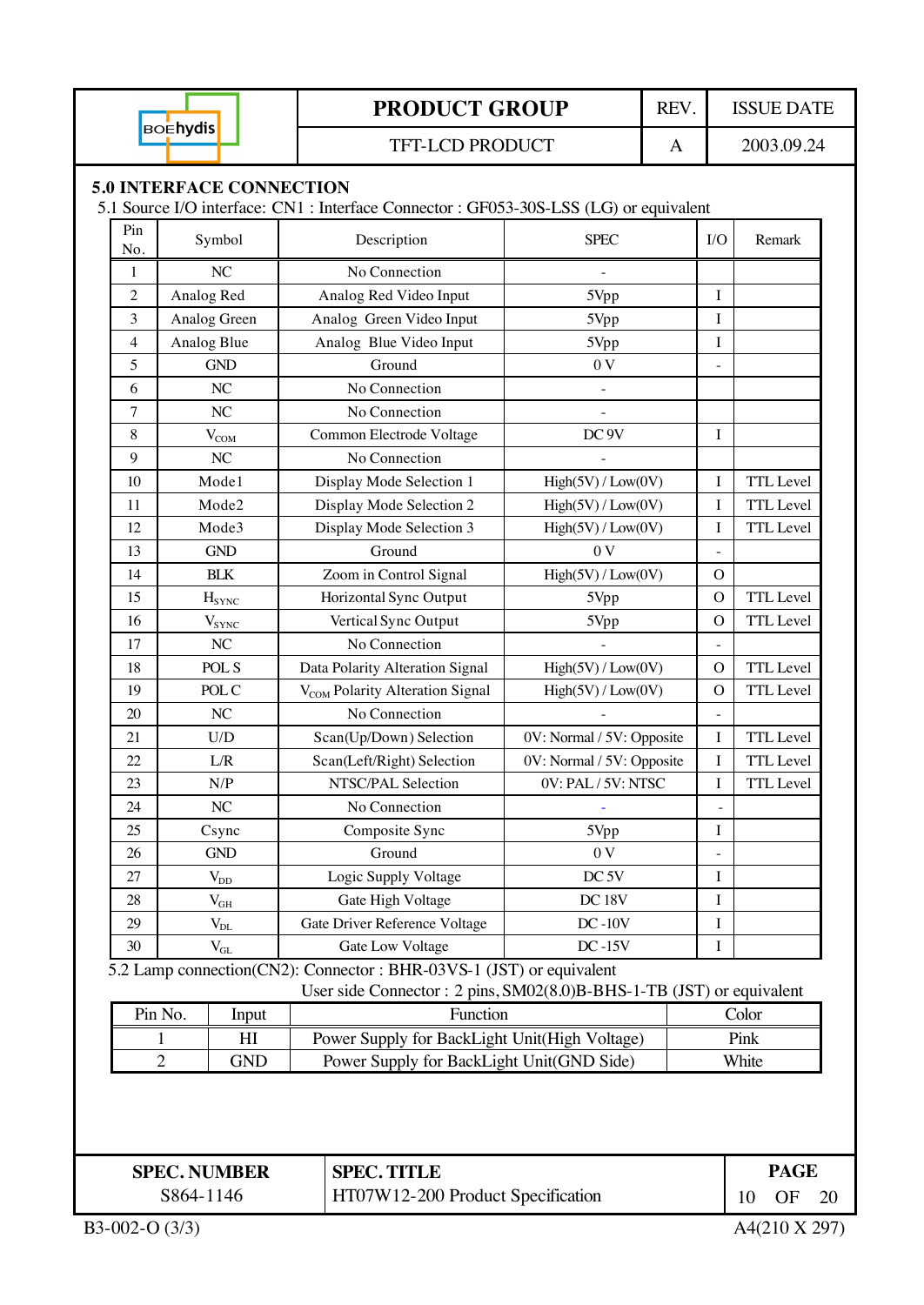| <b>BOEhydis</b> |
|-----------------|
|                 |

TFT-LCD PRODUCT A 2003.09.24

#### 5.3 Display mode

| Mode                                                                                        |                           | Input |             | Display (4:3 aspect-ratio | Note                                                                                                            |                |  |
|---------------------------------------------------------------------------------------------|---------------------------|-------|-------------|---------------------------|-----------------------------------------------------------------------------------------------------------------|----------------|--|
|                                                                                             | MODE1                     | MODE2 | MODE3       | input signal)             |                                                                                                                 |                |  |
| Full                                                                                        | $\boldsymbol{\mathrm{H}}$ | H     | $\mathbf H$ |                           | Input signals are displayed on<br>full screen(16:9)                                                             |                |  |
| Zoom1                                                                                       | L                         | H     | H           |                           | Central 176 lines of input signals<br>are displayed on full screen<br>(vertical extension zoom<br>$factor=4/3)$ |                |  |
| Zoom Wide1                                                                                  | $\boldsymbol{\mathrm{H}}$ | L     | H           |                           | Central 176 lines of input signals<br>are displayed on full screen with<br>different horizontal timing scaling  |                |  |
| Normal                                                                                      | $\mathbf{L}$              | L     | H           |                           | Input signals(4:3) are displayed<br>on center $75\%$ screen(4:3)                                                |                |  |
| Zoom2                                                                                       | H                         | H     | $\mathbf L$ |                           | Lower 205 lines of input signals<br>are displayed on full screen<br>(vertical extension zoom<br>$factor=8/7)$   |                |  |
| Wide                                                                                        | L                         | H     | L           |                           | Input signals are displayed on<br>full screen with different<br>horizontal timing scaling                       |                |  |
| Zoom Wide2                                                                                  | H                         | L     | $\mathbf L$ |                           | Lower 205 lines of input signals<br>are displayed on full screen with<br>different horizontal timing scaling    |                |  |
| Zoom3                                                                                       | $\mathbf{L}$              | L     | $\mathbf L$ |                           | Center 205 lines of input signals<br>are displayed on full screen<br>(vertical extension zoom<br>$factor=8/7)$  |                |  |
|                                                                                             |                           |       |             |                           |                                                                                                                 | <b>PAGE</b>    |  |
| <b>SPEC. TITLE</b><br><b>SPEC. NUMBER</b><br>S864-1146<br>HT07W12-200 Product Specification |                           |       |             |                           |                                                                                                                 |                |  |
|                                                                                             |                           |       |             |                           |                                                                                                                 | OF<br>11<br>20 |  |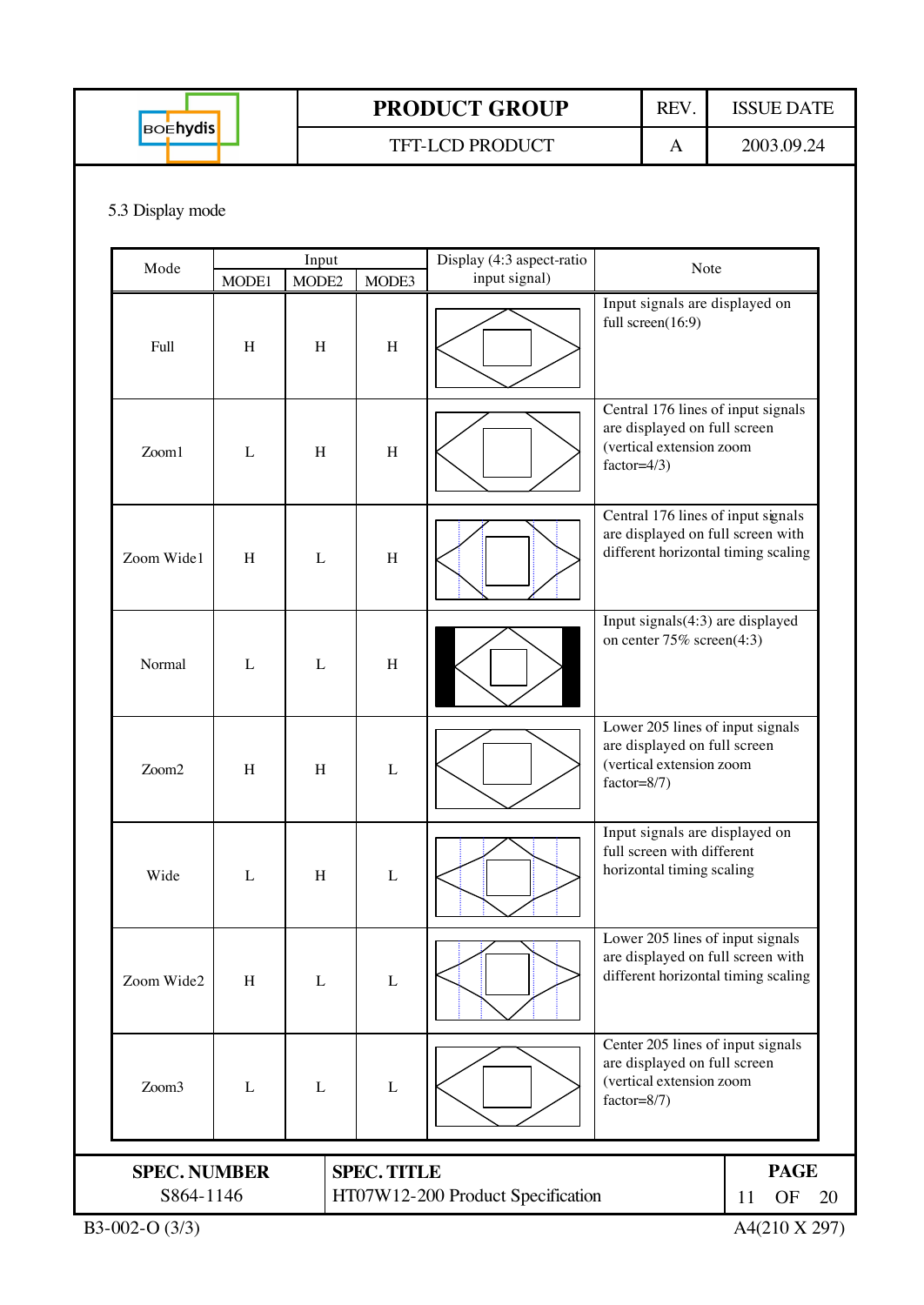| <b>BOEhydis</b> |  |
|-----------------|--|
|                 |  |

TFT-LCD PRODUCT A 2003.09.24

#### **6.0 SIGNAL TIMING SPECIFICATION**

#### 6.1 Display Time Range

| <b>ITEMS</b>         | Condition   |             |             |       | Display Mode |        | Unit |      |
|----------------------|-------------|-------------|-------------|-------|--------------|--------|------|------|
|                      |             |             | Full        | Zoom1 | Zoom wide    | Normal |      |      |
|                      | <b>NTSC</b> | <b>ODD</b>  | 24          | 53    | 53           | 24     | Line |      |
| Vertical             |             | <b>EVEN</b> | 287         | 316   | 316          | 287    | Line |      |
| <b>Display Start</b> | PAL         | <b>ODD</b>  | 29          | 62    | 62           | 29     | Line |      |
|                      |             |             | <b>EVEN</b> | 342   | 375          | 375    | 342  | Line |
| Vertical<br>Display  |             | <b>NTSC</b> | 234         | 176   | 176          | 234    | Line |      |
| Position             |             | PAL         | 281         | 210   | 210          | 281    | Line |      |
| Horizontal           |             | <b>NTSC</b> | 12.96       | 12.96 | 12.96        | 8.83   | μs   |      |
| <b>Display Start</b> |             | PAL         | 13.86       | 13.86 | 13.86        | 9.85   | μs   |      |

| <b>ITEMS</b>         | Condition   |             | Display Mode      |       |            |                   |         |  |
|----------------------|-------------|-------------|-------------------|-------|------------|-------------------|---------|--|
|                      |             |             | Z <sub>oom2</sub> | Wide  | Zoom Wide2 | Zoom <sub>3</sub> | Unit    |  |
|                      | <b>NTSC</b> | <b>ODD</b>  | 50                | 24    | 50         | 38                | Line    |  |
| Vertical             |             | <b>EVEN</b> | 313               | 287   | 313        | 301               | Line    |  |
| <b>Display Start</b> | PAL         | <b>ODD</b>  | 65                | 29    | 65         | 48                | Line    |  |
|                      |             | <b>EVEN</b> | 378               | 342   | 378        | 361               | Line    |  |
| Vertical             | <b>NTSC</b> |             | 205               | 234   | 205        | 205               | Line    |  |
| Display<br>Position  | PAL         |             | 239               | 281   | 239        | 239               | Line    |  |
| Horizontal           | <b>NTSC</b> |             | 12.96             | 12.96 | 12.96      | 12.96             | $\mu s$ |  |
| Display Start        |             | <b>PAL</b>  | 13.86             | 13.86 | 13.86      | 13.86             | μs      |  |

| <b>SPEC. NUMBER</b><br><b>SPEC. TITLE</b> |                                   | PAGE |    |  |
|-------------------------------------------|-----------------------------------|------|----|--|
| S864-1146                                 | HT07W12-200 Product Specification |      | ΩF |  |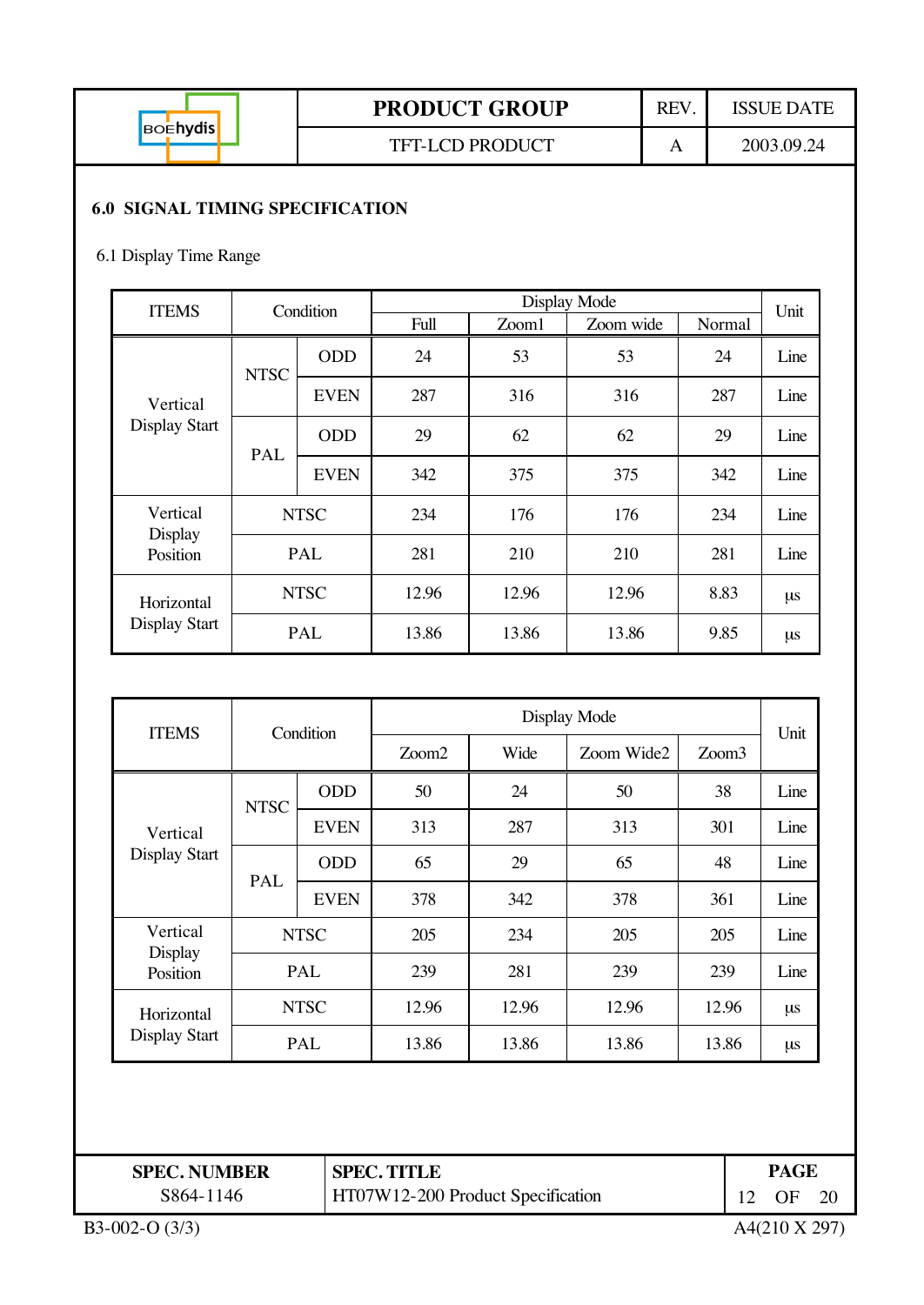| <b>BOENydis</b> | <b>PRODUCT GROUP</b>   |  | ISSUE DATE |
|-----------------|------------------------|--|------------|
|                 | <b>TFT-LCD PRODUCT</b> |  | 2003.09.24 |

## 6.2 H / V Timing Specifications

| Parameter            | Symbol         | Min. | Typ. | Max. | Unit      | Remark |
|----------------------|----------------|------|------|------|-----------|--------|
| Vertical sync. Width | tVSYN          |      | 4    |      | tH        |        |
| Vsync period         | tV             |      | 16.7 |      | ms        |        |
| Csync period         | tH             | 61.5 | 63.5 | 65.5 | $\mu$ s   |        |
| Csync pulse width    | $t_{\rm CSYN}$ |      | 4.7  | 5.4  | <b>US</b> |        |
| Hsync pulse width    | tHSYN          |      | 4.64 |      | <b>US</b> |        |
| Csync to Hsync time  |                | 1.8  | 2.5  | 15.8 | $\mu$ s   |        |

| <b>SPEC. NUMBER</b> | <b>SPEC. TITLE</b>                |  | PAGE |  |  |
|---------------------|-----------------------------------|--|------|--|--|
| S864-1146           | HT07W12-200 Product Specification |  | OF   |  |  |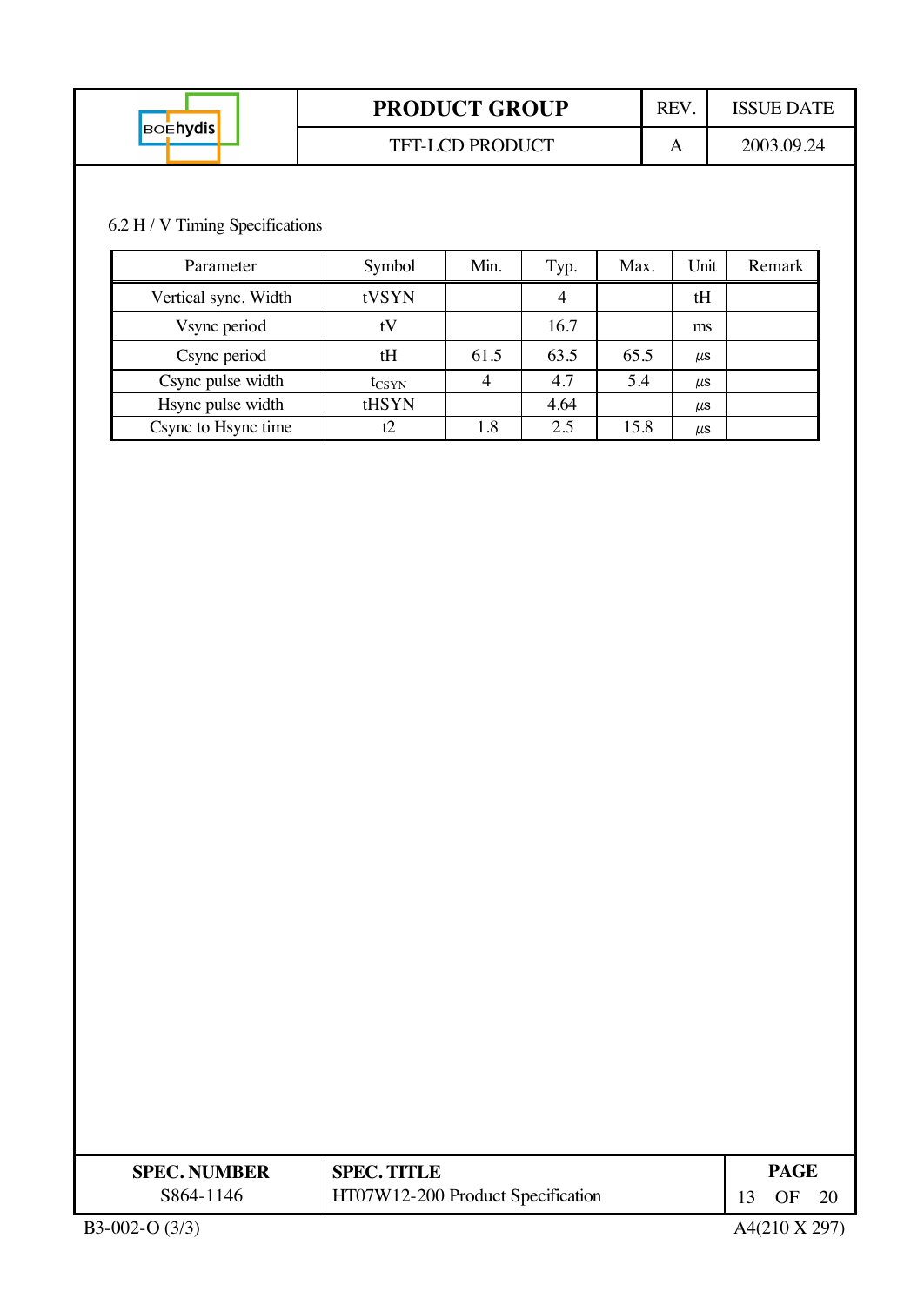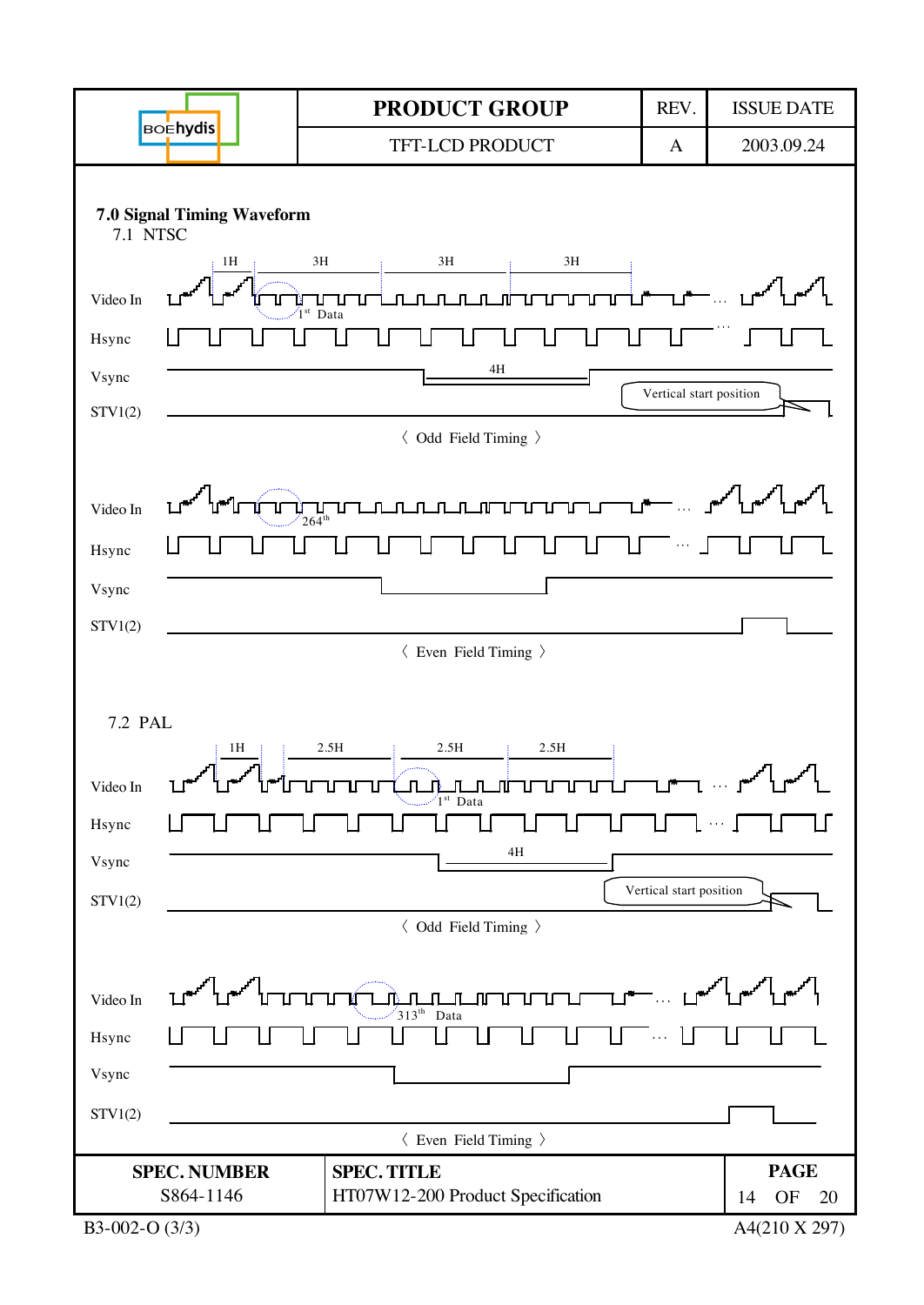|                                      |                    | PRODUCT GROUP<br>REV.                                   |                                                       | <b>ISSUE DATE</b> |
|--------------------------------------|--------------------|---------------------------------------------------------|-------------------------------------------------------|-------------------|
| <b>BOEhydis</b>                      |                    | TFT-LCD PRODUCT                                         | $\mathbf{A}$                                          | 2003.09.24        |
| 7.3 Vertical Timing Waveform(NTSC)   |                    |                                                         |                                                       |                   |
| <b>VSYNC</b>                         | tVSYN <sub>1</sub> | tV                                                      |                                                       |                   |
|                                      |                    |                                                         |                                                       |                   |
| 7.4 Horizontal Timing Waveform(NTSC) | tCSYN              |                                                         |                                                       |                   |
| $\ensuremath{\mathsf{CSYNC}}$        |                    |                                                         |                                                       |                   |
| $\operatorname{HSYNC}$<br>t2.        | thsyn              | $\ensuremath{\mathrm{tH}}$                              |                                                       |                   |
|                                      |                    |                                                         |                                                       |                   |
|                                      |                    |                                                         |                                                       |                   |
|                                      |                    |                                                         |                                                       |                   |
|                                      |                    |                                                         |                                                       |                   |
|                                      |                    |                                                         |                                                       |                   |
|                                      |                    |                                                         |                                                       |                   |
|                                      |                    |                                                         |                                                       |                   |
| <b>SPEC. NUMBER</b><br>S864-1146     |                    | <b>SPEC. TITLE</b><br>HT07W12-200 Product Specification | <b>PAGE</b><br>$\mathop{\rm OF}\nolimits$<br>15<br>20 |                   |
| B3-002-O (3/3)                       |                    |                                                         |                                                       | A4(210 X 297)     |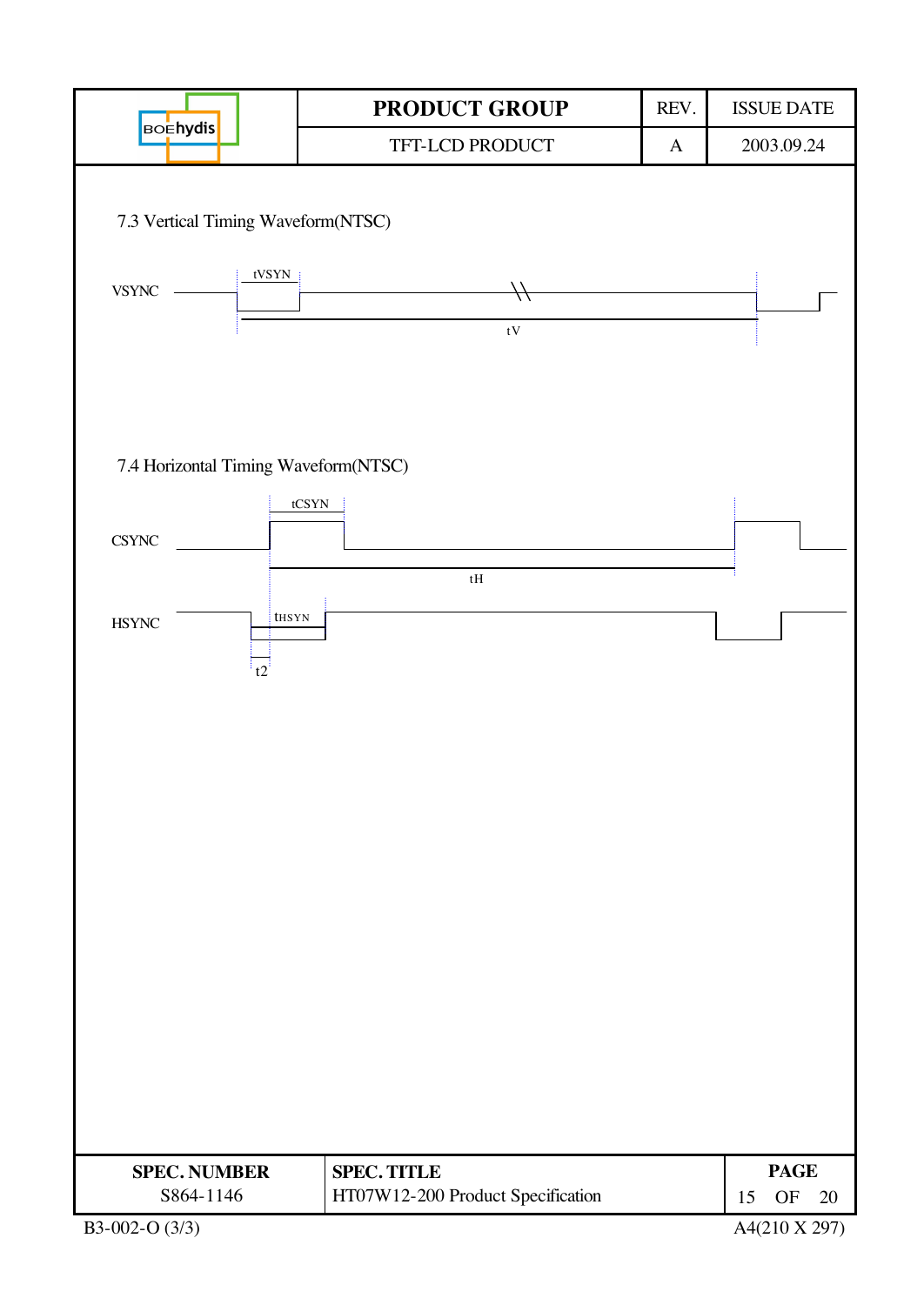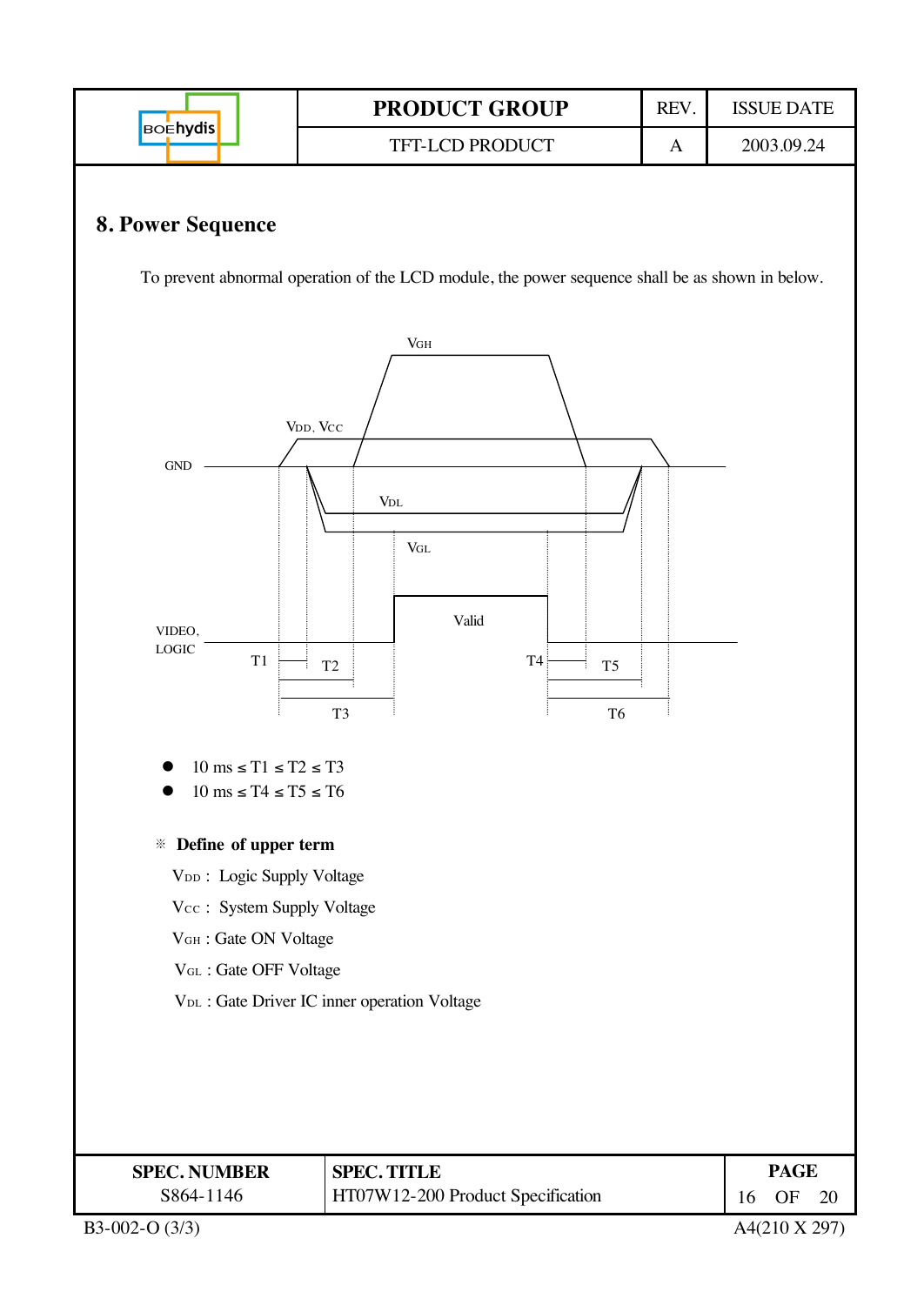**PRODUCT GROUP** REV. ISSUE DATE **BOEhydis** TFT-LCD PRODUCT A A 2003.09.24 **9. RELIABLITY TEST** The Reliability test items and its conditions are shown in below.  $\langle$  Table 6. Reliability Test Parameter  $\rangle$ No Test item Conditions 1 | High temperature storage test | Ta=85°C, 192hrs 2 Low temperature storage test  $T_a = -30^{\circ}C$ , 192hrs  $3 \left| \right.$  High temperature & high humidity operation test Ta=45°C, 90%RH, 192hrs 4 | High temperature operation test Ta=70°C, less than 45RH, 192hrs 5 Low temperature operation test  $T_{a=-20\degree C, 192\text{hrs}}$ 6 Thermal shock  $\boxed{\text{Ta} = -30^{\circ} \text{C} (30 \text{m}) \rightarrow 85^{\circ} \text{C} (30 \text{m}) : 100 \text{ cycles}}$ Frequency :  $10 \sim 55$ Hz

> Amplitude : 1.5mm Sweep : 11mins

6Cycles for each direction of X, Y, Z

## **10.0 HANDLING & CAUTIONS**

(1) Cautions for handling the module

7 Vibration test

As the electrostatic discharges may break the LCD module, handle the LCD module with care. Peel a protection sheet off from the LCD panel surface as slowly as possible.

8 Shock Test 100G, 6ms, Direction:  $\pm X$ ,  $\pm Y$ ,  $\pm Z$  2Times

- As the LCD panel and back-light element are made from fragile glass material, impulse and pressure to the LCD module should be avoided.
- As the surface of the polarizer is very soft and easily scratched, use a soft dry cloth without chemicals for cleaning.
- Do not pull the interface connector in or out while the LCD module is operating.
- Handle connectors and cables with care.

(2) Other cautions

Do not disassemble and/or re-assemble LCD module.

9 Endurance of atmospheric pressure 0.5AT,2hrs

When returning the module for repair or etc., Please pack the module not to be broken. We recommend using the original shipping packages.

| <b>SPEC. NUMBER</b> | <b>SPEC. TITLE</b>                |  | PAGE |  |  |
|---------------------|-----------------------------------|--|------|--|--|
| S864-1146           | HT07W12-200 Product Specification |  | ΟF   |  |  |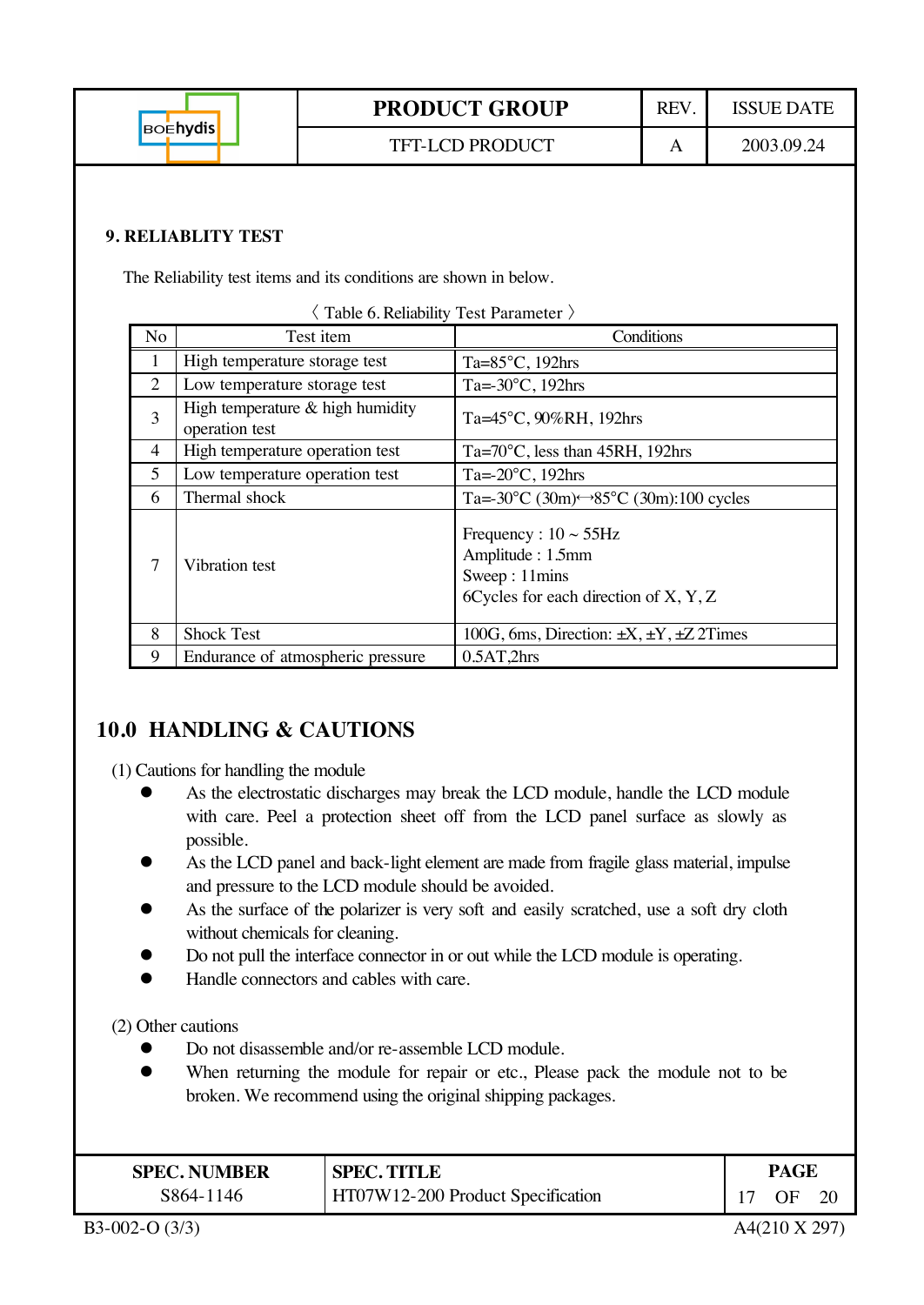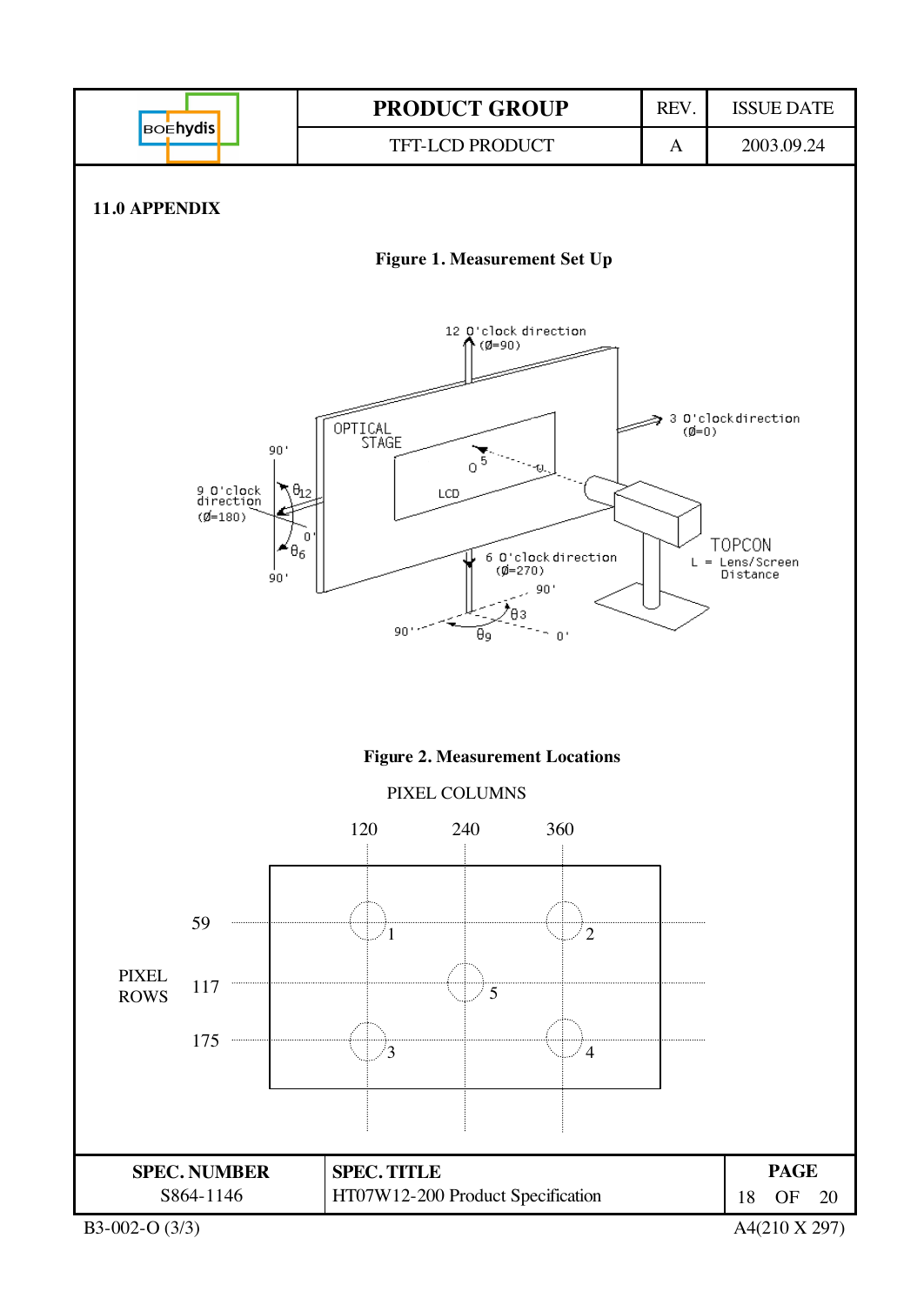